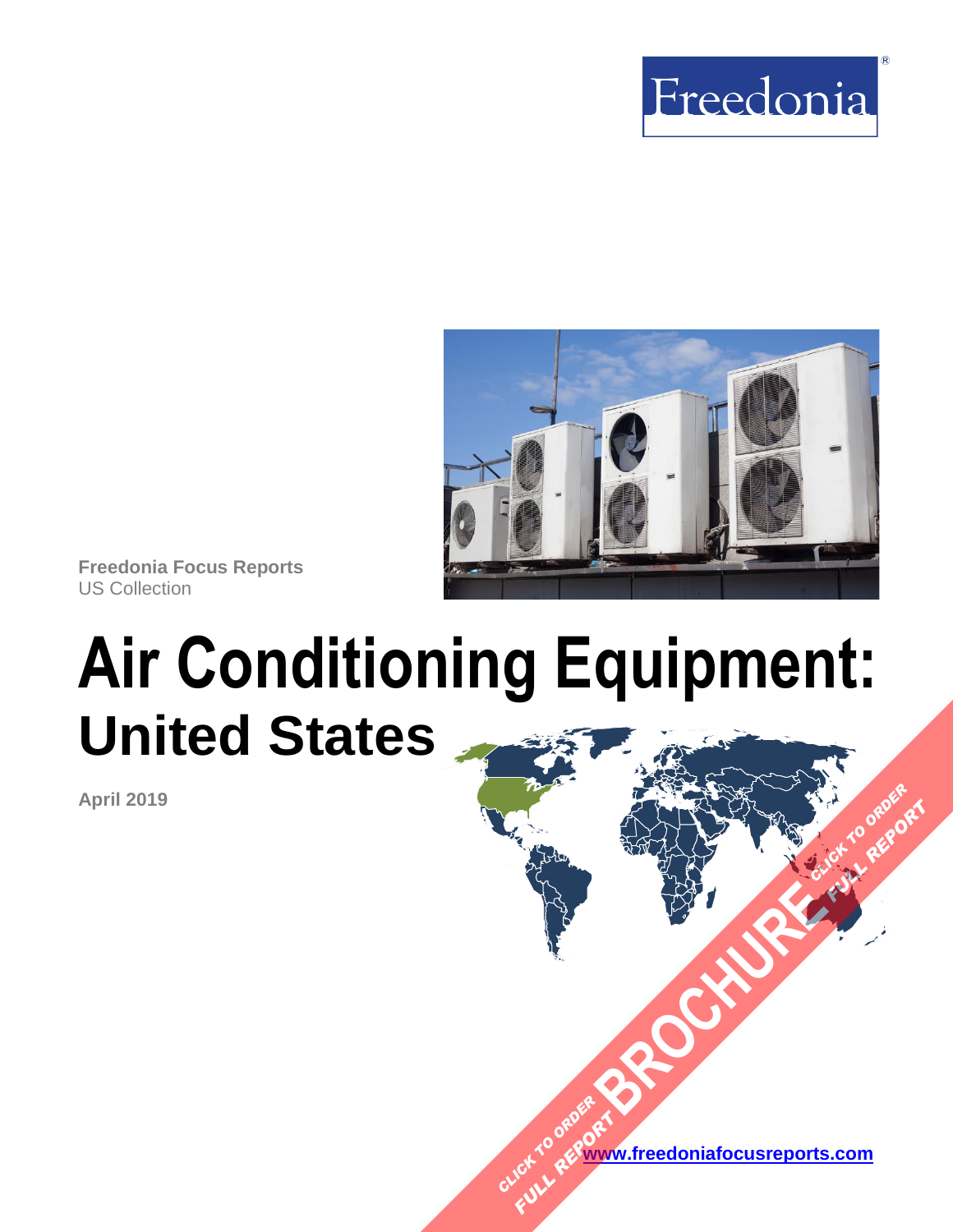# **Table of Contents**

| 1. Highlights                                 | 3              |
|-----------------------------------------------|----------------|
| 2. Market Environment                         | 4              |
| <b>Historical Trends</b>                      | 4              |
| Key Economic Indicators                       | 5              |
| <b>Environmental &amp; Regulatory Factors</b> | 6              |
| <b>Energy Efficiency</b>                      | 6              |
| <b>Refrigerant Regulations</b>                | $\overline{7}$ |
| 3. Segmentation & Forecasts                   | 9              |
| Products                                      | 9              |
| <b>Unitary Air Conditioners</b>               | 11             |
| <b>Room Air Conditioners</b>                  | 13             |
| Packaged Terminal Air Conditioners            | 14             |
| Chillers                                      | 15             |
| <b>Absorption Chillers</b>                    | 16             |
| 4. Industry Structure                         | 18             |
| <b>Industry Characteristics</b>               | 18             |
| <b>Market Share</b>                           | 21             |
| Ingersoll-Rand                                | 21             |
| <b>United Technologies</b>                    | 22             |
| Daikin                                        | 22             |
| 5. About This Report                          | 23             |
| Scope                                         | 23             |
| Sources                                       | 23             |
| <b>Industry Codes</b>                         | 24             |
| Freedonia Methodology                         | 24             |
| Resources                                     | 26             |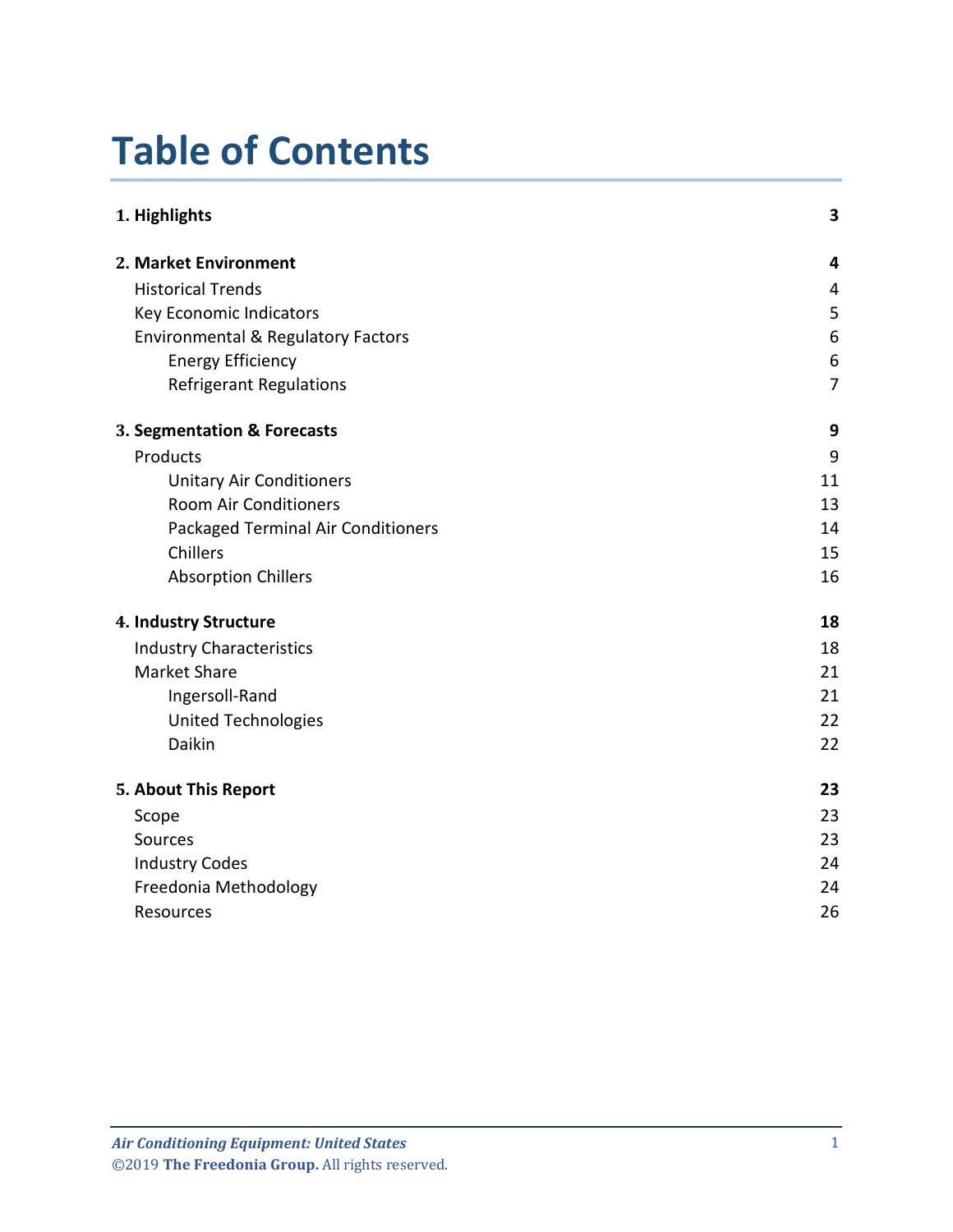# **List of Tables & Figures**

| Figure 1   Key Trends in US Air Conditioning Equipment Demand, 2018 - 2023         | 3  |
|------------------------------------------------------------------------------------|----|
| Figure 2   US Air Conditioning Equipment Demand Trends, 2008 - 2018                | 4  |
| Table 1   Key Indicators for US Air Conditioning Equipment Demand, 2008 - 2023     |    |
| (US <sub>5</sub> bil)                                                              | 5  |
| Figure 3   US Air Conditioning Equipment Demand by Product, 2008 - 2023 (US\$ mil) | 9  |
| Table 2   US Air Conditioning Equipment Demand by Product, 2008 - 2023 (US\$ mil)  | 9  |
| Table 3   US Air Conditioning Equipment Supply & Demand, 2008 - 2023 (US\$ mil)    | 10 |
| Figure 4   US Air Conditioning Equipment Demand by Product, 2008 - 2023 (%)        | 11 |
| Figure 5   US Air Conditioning Equipment Market Share by Company, 2018 (%)         | 21 |
| Table 4   NAICS & SIC Codes Related to Air Conditioning Equipment                  | 24 |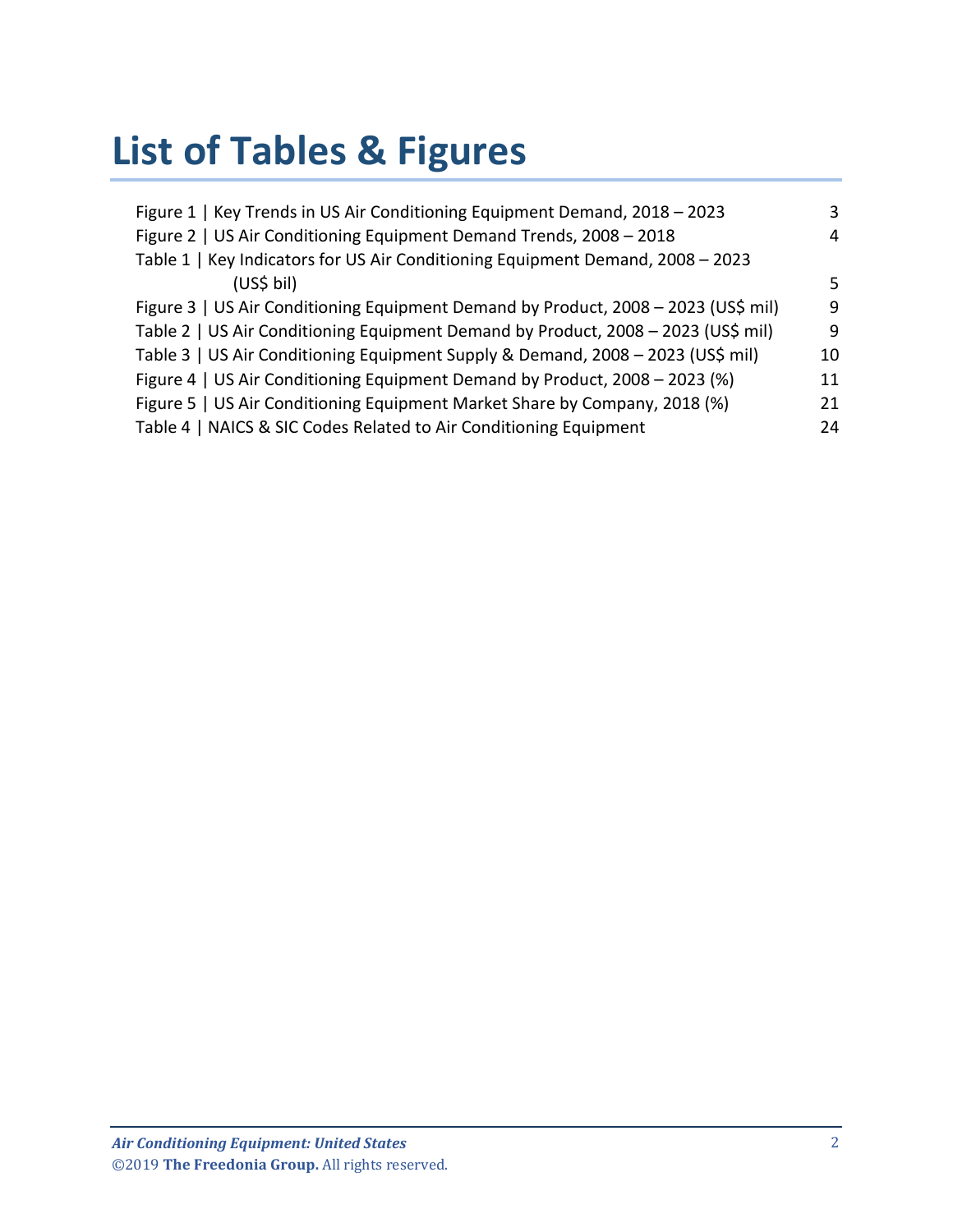# <span id="page-3-0"></span>**About This Report**

### <span id="page-3-1"></span>**Scope**

This report forecasts to 2023 US air conditioning equipment demand and shipments in nominal US dollars at the manufacturer level. Total demand and shipments are segmented by product in terms of:

- unitary air conditioners
- room air conditioners
- packaged terminal air conditioners (PTACs)
- chillers
- absorption chillers

To illustrate historical trends, total demand and the various demand segments are provided in annual series from 2008 to 2018; total shipments and the various shipment segments are provided at five-year intervals for 2008, 2013, and 2018.

Products excluded from the scope of this report include:

- portable HVAC equipment, including air conditioners, heaters, dehumidifiers, and humidifiers
- ventilation equipment, including ductwork, radiators, and distribution pipes
- parts and attachments

Re-exports of air conditioning equipment are excluded from demand and trade figures.

Key macroeconomic indicators are also provided with quantified trends. Other various topics, including profiles of pertinent leading companies, are covered in this report. A full outline of report items by page is available in the Table of Contents.

### <span id="page-3-2"></span>**Sources**

*Air Conditioning Equipment: United States* (FF75048) is based on *[HVAC Equipment,](http://www.freedoniagroup.com/DocumentDetails.aspx?ReferrerId=FL-FOCUS&studyid=3730)* a comprehensive industry study published by The Freedonia Group. Reported findings represent the synthesis and analysis of data from various secondary, macroeconomic, and demographic sources, such as:

- firms participating in the industry, and their suppliers and customers
- government/public agencies
- intergovernmental and non-governmental organizations
- trade associations and their publications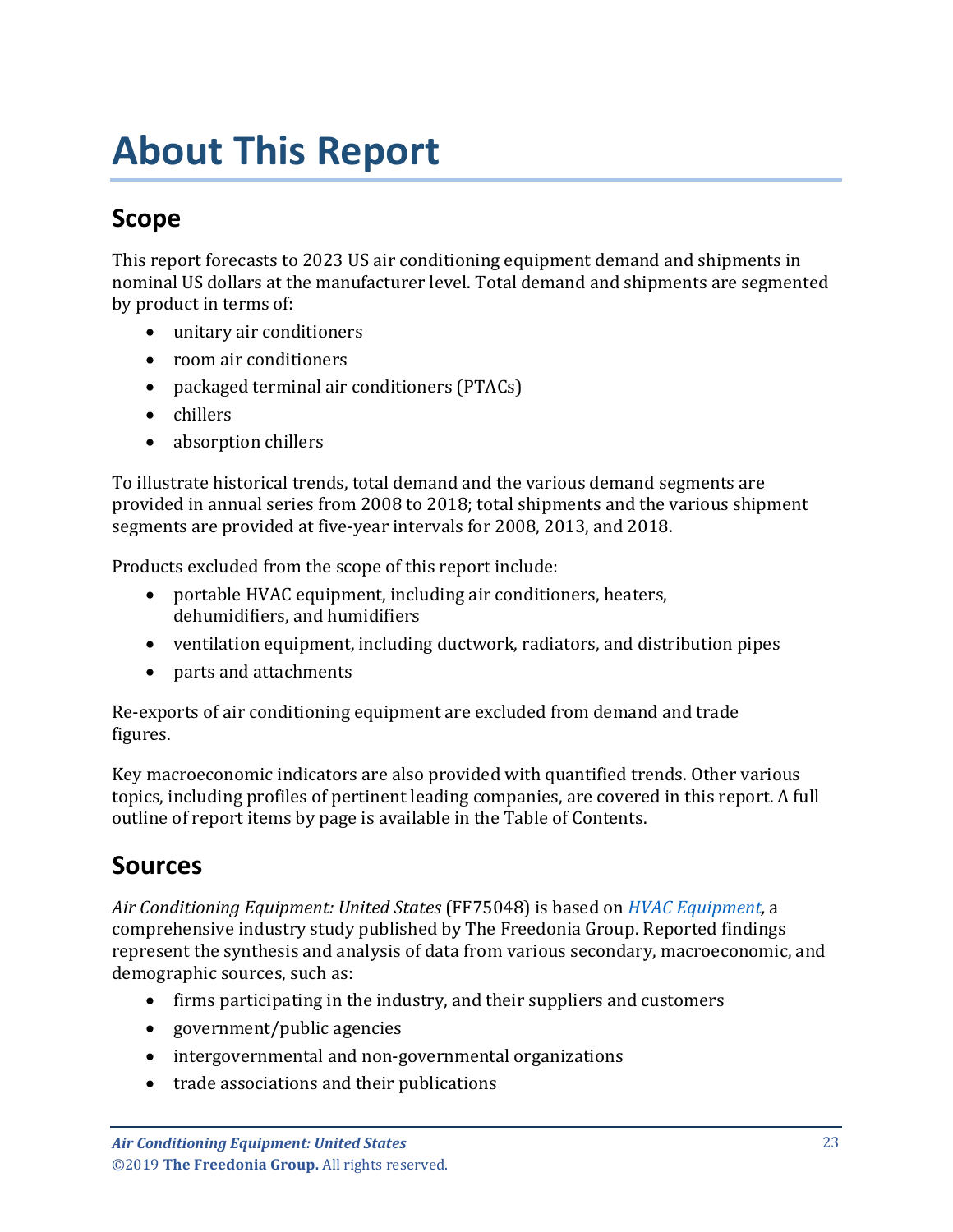- the business and trade press
- indicator forecasts by The Freedonia Group
- the findings of other reports and studies by The Freedonia Group

Specific sources and additional resources are listed in the Resources section of this publication for reference and to facilitate further research.

# <span id="page-4-0"></span>**Industry Codes**

<span id="page-4-2"></span>

| Table 4   NAICS & SIC Codes Related to Air Conditioning Equipment |                                                                                                                           |                                           |                                                                                                                                                        |  |
|-------------------------------------------------------------------|---------------------------------------------------------------------------------------------------------------------------|-------------------------------------------|--------------------------------------------------------------------------------------------------------------------------------------------------------|--|
| <b>NAICS/SCIAN 2017</b>                                           |                                                                                                                           | <b>SIC</b>                                |                                                                                                                                                        |  |
| <b>North American Industry Classification System</b>              |                                                                                                                           | <b>Standard Industrial Classification</b> |                                                                                                                                                        |  |
| 333414                                                            | Heating equipment (except warm air furnaces)<br>manufacturing                                                             | 3433                                      | Heating equipment, except electric and warm<br>air furnaces                                                                                            |  |
| 333415                                                            | Air conditioning and warm air heating<br>equipment and commercial and industrial<br>refrigeration equipment manufacturing | 3585                                      | Air-conditioning and warm air heating<br>equipment and commercial and industrial<br>refrigeration equipment (except motor vehicle<br>air-conditioning) |  |

Source: US Census Bureau

# <span id="page-4-1"></span>**Freedonia Methodology**

The Freedonia Group, a subsidiary of MarketResearch.com, has been in business for more than 30 years and in that time has developed a comprehensive approach to data analysis that takes into account the variety of industries covered and the evolving needs of our customers.

Every industry presents different challenges in market sizing and forecasting, and this requires flexibility in methodology and approach. Freedonia methodology integrates a variety of quantitative and qualitative techniques to present the best overall picture of a market's current position as well as its future outlook: When published data are available, we make sure they are correct and representative of reality. We understand that published data often have flaws either in scope or quality, and adjustments are made accordingly. Where no data are available, we use various methodologies to develop market sizing (both top-down and bottom-up) and then triangulate those results to come up with the most accurate data series possible. Regardless of approach, we also talk to industry participants to verify both historical perspective and future growth opportunities.

Methods used in the preparation of Freedonia market research include, but are not limited to, the following activities: comprehensive data mining and evaluation, primary research, consensus forecasting and analysis, ratio analysis using key indicators, regression analysis, end use growth indices and intensity factors, purchase power parity adjustments for global data, consumer and end user surveys, market share and corporate sales analysis, product lifespan analysis, product or market life cycle analysis, graphical data modeling, long-term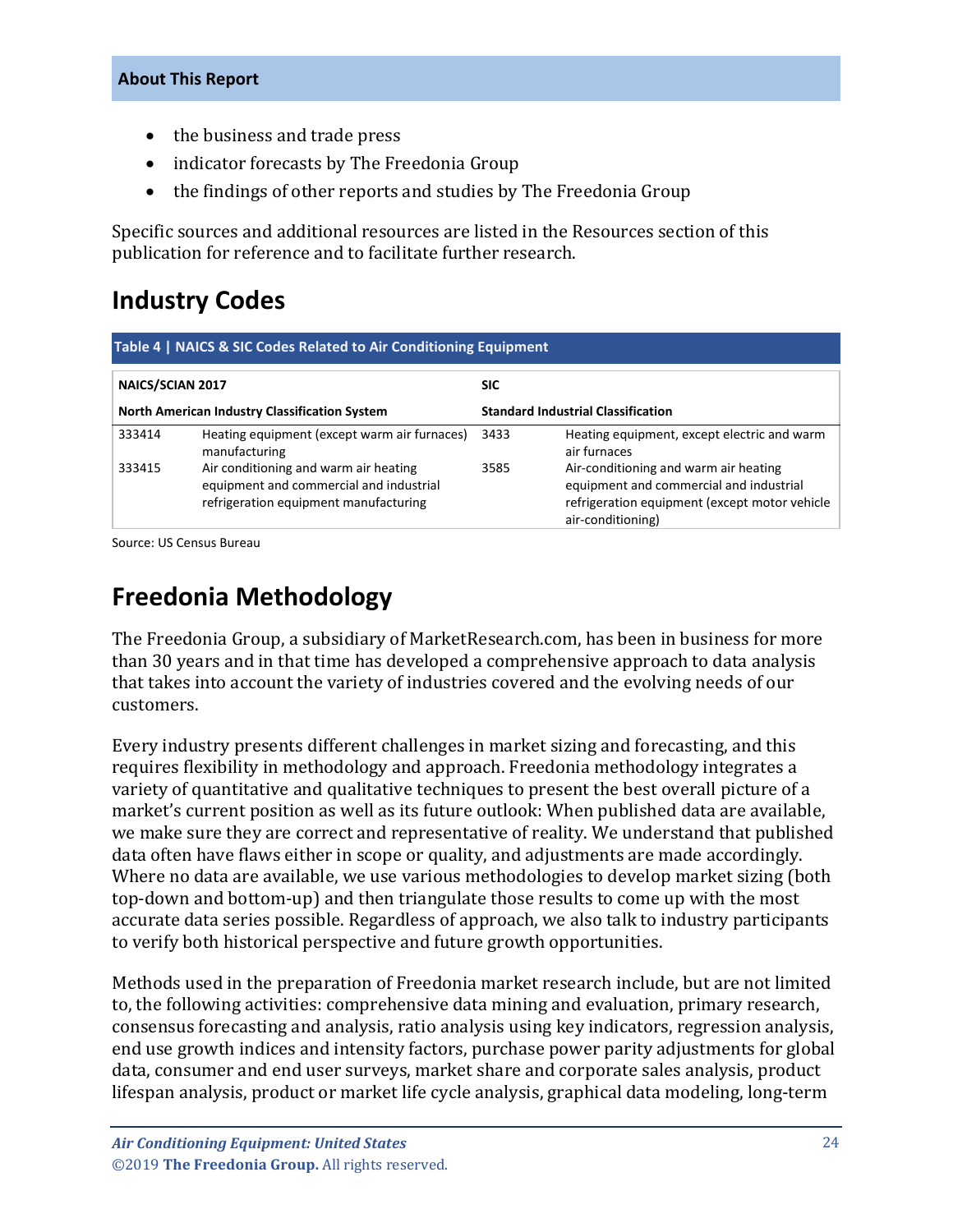historical trend analysis, bottom-up and top-down demand modeling, and comparative market size ranking.

Freedonia quantifies trends in various measures of growth and volatility. Growth (or decline) expressed as an average annual growth rate (AAGR) is the least squares growth rate, which takes into account all available datapoints over a period. The volatility of datapoints around a least squares growth trend over time is expressed via the coefficient of determination, or  $r^2$ . The most stable data series relative to the trend carries an  $r^2$  value of 1.0; the most volatile – 0.0. Growth calculated as a compound annual growth rate (CAGR) employs, by definition, only the first and last datapoints over a period. The CAGR is used to describe forecast growth, defined as the expected trend beginning in the base year and ending in the forecast year. Readers are encouraged to consider historical volatility when assessing particular annual values along the forecast trend, including in the forecast year.

### **Copyright & Licensing**

The full report is protected by copyright laws of the United States of America and international treaties. The entire contents of the publication are copyrighted by The Freedonia Group.